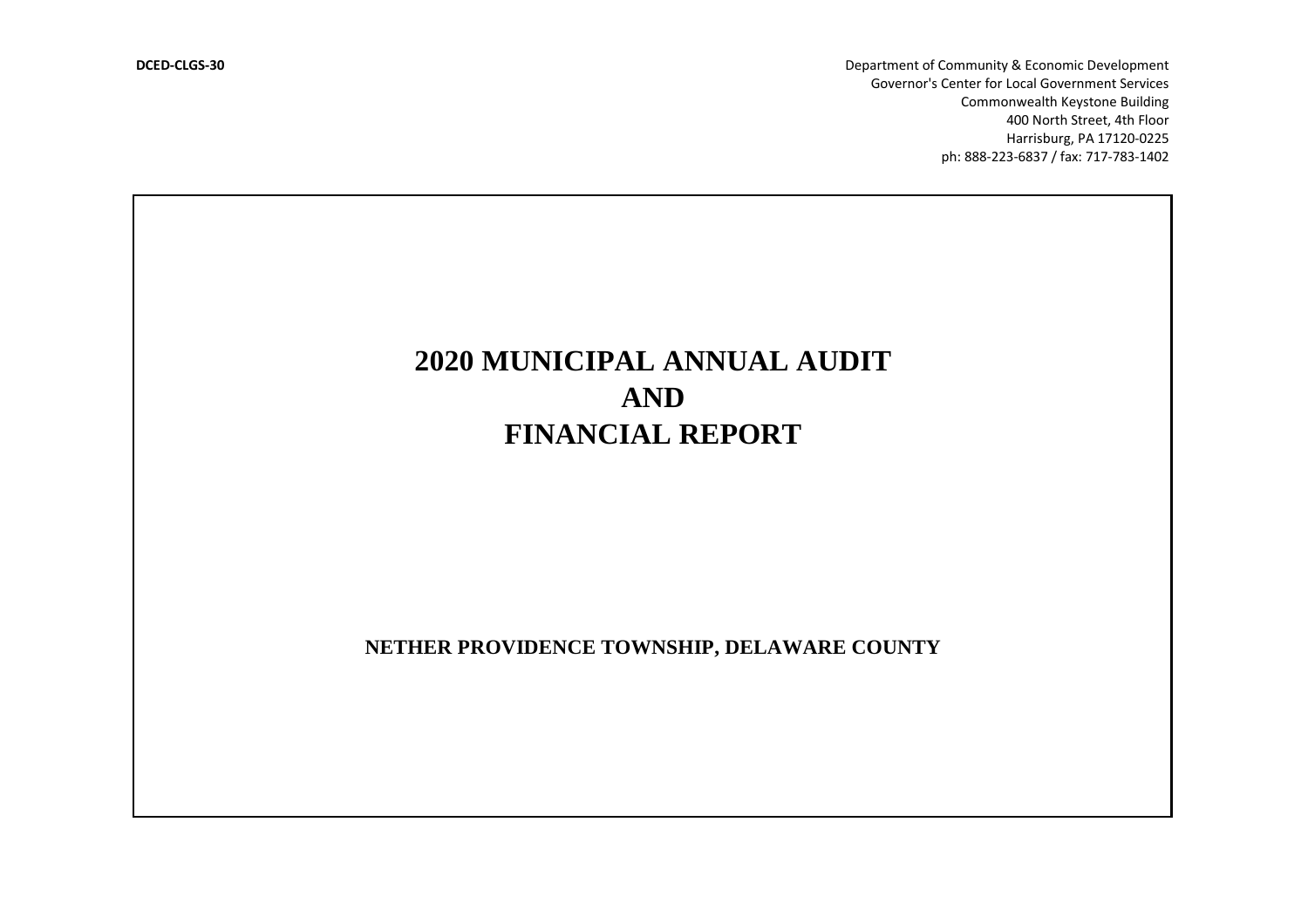# **NETHER PROVIDENCE TOWNSHIP, DELAWARE COUNTY BALANCE SHEET**

**December 31, 2020**

|                         |                                                    |                      |                           | <b>GOVERNMENTAL FUNDS</b>  |                     |                      | <b>PROPRIETARY FUNDS</b>          | <b>FIDUCIARY</b><br><b>FUNDS</b> |                | <b>ACCOUNT GROUPS</b>                                 | <b>TOTAL</b>       |
|-------------------------|----------------------------------------------------|----------------------|---------------------------|----------------------------|---------------------|----------------------|-----------------------------------|----------------------------------|----------------|-------------------------------------------------------|--------------------|
|                         |                                                    | <b>General Fund</b>  | <b>Special</b><br>Revenue | Capital<br><b>Projects</b> | <b>Debt Service</b> | <b>Enterprise</b>    | <b>Internal</b><br><b>Service</b> | <b>Trust and</b><br>Agency       | <b>Assets</b>  | <b>General Fixed General Long</b><br><b>Term Debt</b> | Memorandum<br>Only |
|                         | <b>ASSETS AND OTHER DEBITS</b>                     |                      |                           |                            |                     |                      |                                   |                                  |                |                                                       |                    |
| 100-120                 | Cash and Investments                               | 2,152,589            | 625,386                   | 323,180                    |                     | 1,606,355            |                                   | 15,575,808                       |                |                                                       | 20,283,318         |
|                         | 140-144 Tax Receivable                             | 165,528              |                           |                            |                     |                      |                                   |                                  |                |                                                       | 165,528            |
| 121-129.<br>145-149     | Accounts Receivable (excluding taxes)              |                      | 198,114                   | $\sim$                     |                     | 138.597              |                                   |                                  |                |                                                       | 336,711            |
| 130                     | Due From Other Funds                               |                      | 8,812                     | 1,005                      |                     | 1,567,954            |                                   |                                  |                |                                                       | 1,577,771          |
| $131 - 139,$<br>150-159 | <b>Other Current Assets</b>                        | 215,004              |                           | $\overline{\phantom{a}}$   |                     |                      |                                   |                                  |                |                                                       | 215,004            |
|                         | 160-169 Fixed Assets                               |                      |                           |                            |                     |                      |                                   |                                  |                |                                                       |                    |
|                         | 180-189 Other Debits                               |                      |                           |                            |                     |                      |                                   |                                  |                | 3,603,000                                             | 3,603,000          |
|                         | <b>TOTAL ASSETS AND OTHER DEBITS</b>               | \$<br>$2,533,121$ \$ | $832,312$ \$              | $324,185$ \$               | $\sim$              | \$<br>$3,312,906$ \$ | $\blacksquare$                    | $$15,575,808$ \\$                | $\sim$         | \$<br>$3,603,000$ \$                                  | 26,181,332         |
|                         |                                                    |                      |                           |                            |                     |                      |                                   |                                  |                |                                                       |                    |
|                         | <b>LIABILITIES AND OTHER CREDITS</b>               |                      |                           |                            |                     |                      |                                   |                                  |                |                                                       |                    |
|                         | 210-229 Payroll Taxes & Other Payroll W/H          |                      |                           |                            |                     |                      |                                   |                                  |                |                                                       |                    |
| 200-209.                | 231-239 All Other Current Liabilities              | 339,482              | 195,270                   | 114                        |                     | 1,076,862            |                                   | 13,194                           |                |                                                       | 1,624,922          |
| 230                     | Due to Other Funds                                 | 976,927              | 360,415                   | 240,429                    |                     |                      |                                   |                                  |                |                                                       | 1,577,771          |
|                         | 260-269 Long Term Liabilities                      |                      |                           |                            |                     |                      |                                   |                                  |                | 3,150,000                                             | 3,150,000          |
|                         | 240-259 Current Portion of LTD & Other Credits     |                      |                           |                            |                     |                      |                                   |                                  |                | 453,000                                               | 453,000            |
|                         | TOTAL LIABILITIES AND OTHER CREDITS                | $$1,316,409$ \\$     | 555,685                   | \$<br>240,543              | \$<br>$\mathbf{r}$  | 1,076,862 \$<br>\$   |                                   | \$<br>$13,194$ \$                | $\sim$         | \$<br>$3,603,000$ \$                                  | 6,805,693          |
|                         |                                                    |                      |                           |                            |                     |                      |                                   |                                  |                |                                                       |                    |
|                         | <b>FUND AND ACCOUNT GROUP EQUITY</b>               |                      |                           |                            |                     |                      |                                   |                                  |                |                                                       |                    |
|                         | 281-284 Contributed Capital                        |                      |                           |                            |                     |                      |                                   |                                  |                |                                                       |                    |
| 290                     | Investment in General Fixed Assets                 |                      |                           |                            |                     |                      |                                   |                                  | $\blacksquare$ |                                                       |                    |
|                         | 270-289 Fund Balance/Retained Earnings 12/31       | 1,216,712            | 276,627                   | 83,642                     |                     | 2,236,044            |                                   | 15,562,614                       |                |                                                       | 19,375,639         |
|                         | 291-299 Other Equity                               |                      |                           |                            |                     |                      |                                   |                                  |                |                                                       |                    |
|                         | TOTAL FUND AND ACCOUNT GROUP EQUITY 5 1,216,712 \$ |                      | 276,627 \$                | 83,642 \$                  | $\sim$              | $$2,236,044$ \\$     | $\sim$                            | $$15,562,614$ \\$                | $\sim$         | \$<br>$\overline{\phantom{a}}$                        | \$19,375,639       |

**TOTAL LIABILITIES AND FUND AND ACCOUNT GROUP EQUITY**

 $$26,181,332$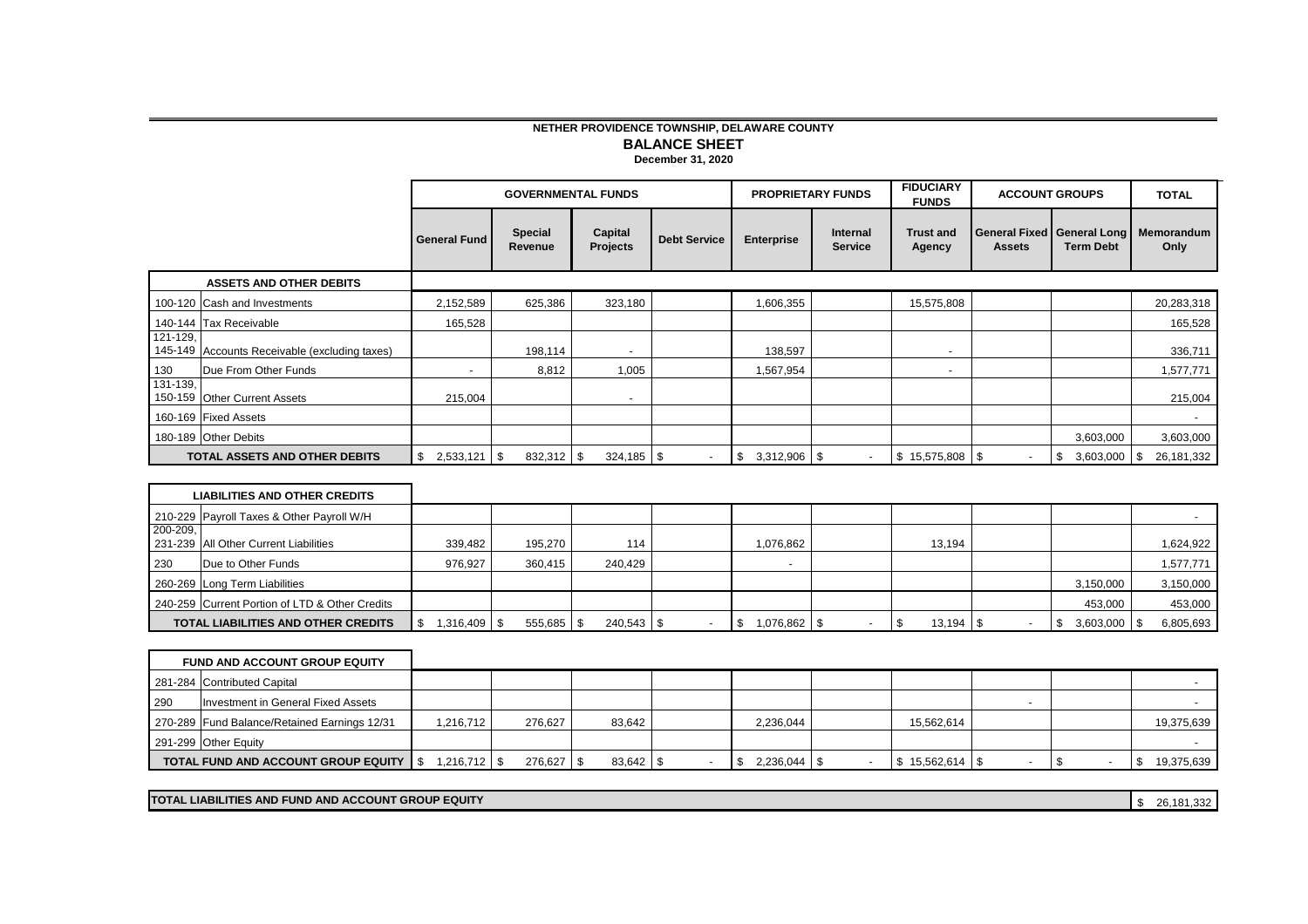|                                               | <b>GOVERNMENTAL FUNDS</b> |                     | <b>PROPRIETARY FUNDS</b> |                           | <b>FIDUCIARY</b><br><b>FUNDS</b> | <b>TOTAL</b>              |
|-----------------------------------------------|---------------------------|---------------------|--------------------------|---------------------------|----------------------------------|---------------------------|
| General Fund Special Revenue Capital Projects |                           | <b>Debt Service</b> | <b>Enterprise</b>        | <b>Internal Service I</b> | <b>Trust and</b><br>Agency       | <b>Memorandum</b><br>Only |

**REVENUES**

|        | <b>TAXES</b>                                    |                          |                          |                                  |                                |                                 |                                |                          |                          |
|--------|-------------------------------------------------|--------------------------|--------------------------|----------------------------------|--------------------------------|---------------------------------|--------------------------------|--------------------------|--------------------------|
|        | 301.00 Real Estate Taxes                        | 4,928,421                |                          |                                  |                                |                                 |                                |                          | 4,928,421                |
| 305.00 | Occupation Taxes (levied under muni. code)      |                          |                          |                                  |                                |                                 |                                |                          |                          |
| 308.00 | Residence Taxes (levied by cities of 3rd class) |                          |                          |                                  |                                |                                 |                                |                          |                          |
|        | 309.00 Regional Asset District Sales Tax        |                          |                          |                                  |                                |                                 |                                |                          |                          |
|        | 310.00 Per Capita Taxes                         | 36,985                   |                          |                                  |                                |                                 |                                |                          | 36,985                   |
| 310.10 | Real Estate Transfer Taxes                      | 413,101                  |                          |                                  |                                |                                 |                                |                          | 413,101                  |
|        | 310.20 Earned Income Taxes/Wage Taxes           | $\overline{\phantom{a}}$ |                          |                                  |                                |                                 |                                |                          | $\overline{\phantom{0}}$ |
|        | 310.30 Business Gross Receipts Tax              |                          |                          |                                  |                                |                                 |                                |                          |                          |
| 310.40 | Occupation Taxes (levied under Act 511)         |                          |                          |                                  |                                |                                 |                                |                          |                          |
| 310.50 | Local Services Tax                              | 119,737                  |                          |                                  |                                |                                 |                                |                          | 119,737                  |
| 310.60 | Amusement/Admission Taxes                       |                          |                          |                                  |                                |                                 |                                |                          |                          |
|        | 310.70 Mechanical Device Taxes                  |                          |                          |                                  |                                |                                 |                                |                          |                          |
| 310.90 | Other Local Tax Enabling Act / Act 511 / Taxes  |                          |                          |                                  |                                |                                 |                                |                          |                          |
|        |                                                 |                          |                          |                                  |                                |                                 |                                |                          |                          |
|        | <b>TOTAL TAXES</b>                              | $5,498,244$ \\$<br>\$    | $\overline{\phantom{a}}$ | - \$<br>$\overline{\phantom{a}}$ | \$<br>$\overline{\phantom{0}}$ | \$.<br>$\overline{\phantom{a}}$ | \$<br>$\overline{\phantom{a}}$ | $\overline{\phantom{a}}$ | 5,498,244<br>\$          |

| <b>LICENSES &amp; PERMITS</b>          |         |  |  |  |  |         |
|----------------------------------------|---------|--|--|--|--|---------|
| 320-322 All Other Licenses and Permits | 4,349   |  |  |  |  | 4.349   |
| 321.80 Cable Television Franchise Fees | 285,007 |  |  |  |  | 285,007 |
| <b>TOTAL LICENSES &amp; PERMITS</b>    | 289,356 |  |  |  |  | 289,356 |

| <b>FINES &amp; FORFEITS</b>       |        |                  |  |  |  |  |  |        |
|-----------------------------------|--------|------------------|--|--|--|--|--|--------|
| 330-332 Fines and Forfeits        | 20.063 | 33,913           |  |  |  |  |  | 53,976 |
| <b>TOTAL FINES &amp; FORFEITS</b> | 20,063 | 22.01'<br>JJ,JIJ |  |  |  |  |  | 53,976 |

| <b>INTEREST. RENTS &amp; ROYALTIES</b> |        |            |      |       |              |           |
|----------------------------------------|--------|------------|------|-------|--------------|-----------|
| 341.00 Interest Earnings               | 4,661  | 6,093      | .342 | 3,857 | .933.454     | 1,949,407 |
| 342.00 Rents and Royalties             | 17,800 |            |      |       |              | 17.800    |
| TOTAL INTEREST, RENTS & ROYALTIES      | 22,461 | $6,093$ \$ | ,342 | 3,857 | 1,933,454 \$ | 1,967,207 |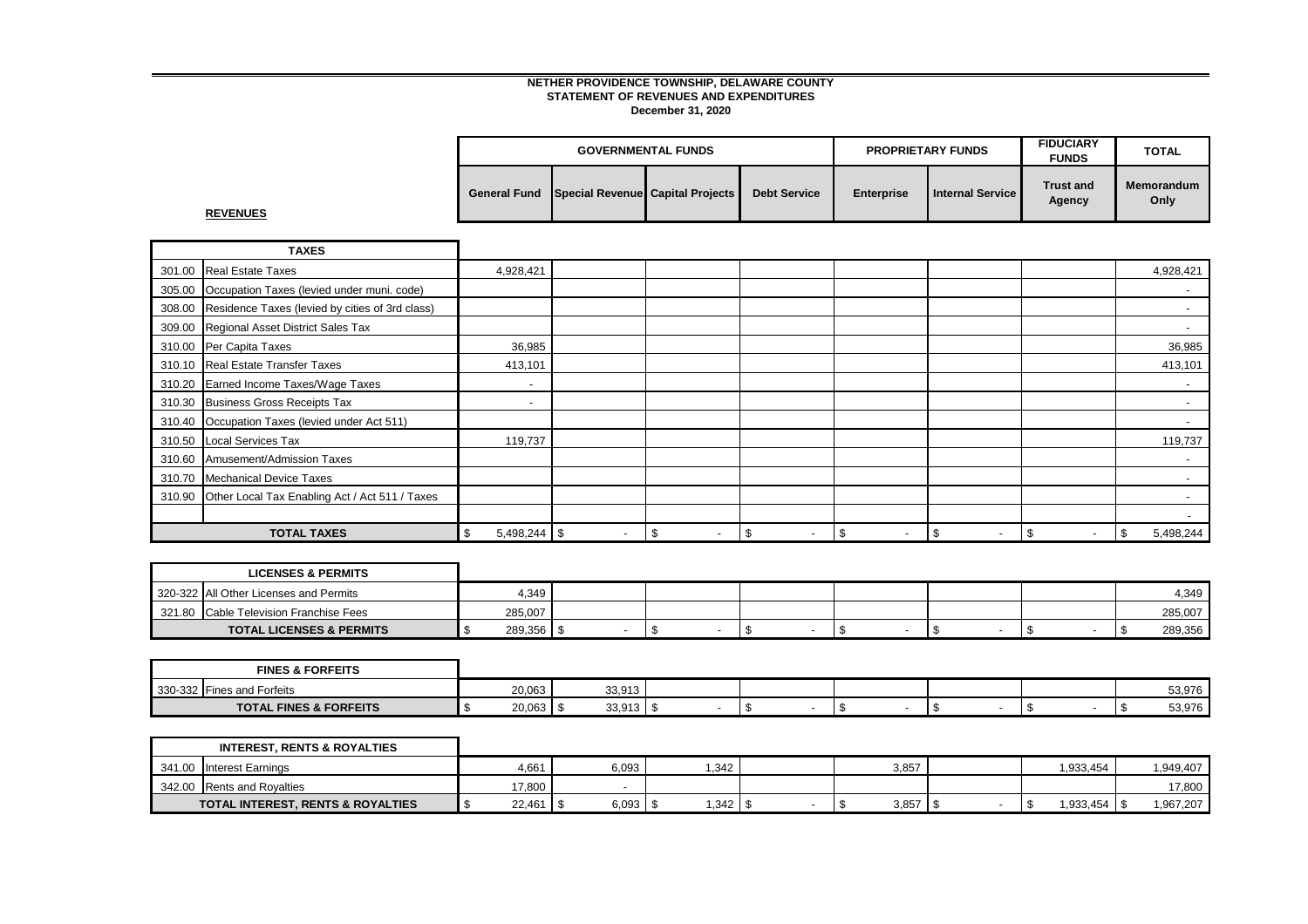|                     |                                          | <b>GOVERNMENTAL FUNDS</b> |                     |                   | <b>PROPRIETARY FUNDS</b>  | <b>FIDUCIARY</b><br><b>FUNDS</b> | TOTAL                     |
|---------------------|------------------------------------------|---------------------------|---------------------|-------------------|---------------------------|----------------------------------|---------------------------|
| <b>General Fund</b> | <b>Special Revenuel Capital Projects</b> |                           | <b>Debt Service</b> | <b>Enterprise</b> | <b>Internal Service I</b> | <b>Trust and</b><br>Agency       | <b>Memorandum</b><br>Only |

**REVENUES**

| <b>FEDERAL</b>                                |  |  |  |  |  |  |  |  |
|-----------------------------------------------|--|--|--|--|--|--|--|--|
| 351.03 Highways and Streets                   |  |  |  |  |  |  |  |  |
| 351.09 Community Development                  |  |  |  |  |  |  |  |  |
| 351.00 All Other Federal Grants               |  |  |  |  |  |  |  |  |
| 352.01 National Forest Products               |  |  |  |  |  |  |  |  |
| 352.00 All Other Fed Shared Rev and Entitlmnt |  |  |  |  |  |  |  |  |
| 353.00 Federal Payments in Lieu of Taxes      |  |  |  |  |  |  |  |  |
| <b>TOTAL FEDERAL</b>                          |  |  |  |  |  |  |  |  |

|                   | <b>STATE</b>                                                                |                          |           |        |                      |                                 |     |                          |                 |
|-------------------|-----------------------------------------------------------------------------|--------------------------|-----------|--------|----------------------|---------------------------------|-----|--------------------------|-----------------|
| 354.03            | <b>Highways and Streets</b>                                                 | $\overline{\phantom{a}}$ |           | $\sim$ |                      | $\overline{\phantom{a}}$        |     |                          |                 |
| 354.09            | <b>Community Development</b>                                                | $\overline{\phantom{a}}$ | 1,092,343 |        |                      |                                 |     |                          | 1,092,343       |
|                   | 354.15 Recycling/Act 101                                                    | 182,349                  |           |        |                      |                                 |     |                          | 182,349         |
| 354.00            | All Other State Capital and Operating Grants                                | $\overline{\phantom{a}}$ |           |        |                      | $\overline{\phantom{a}}$        |     |                          |                 |
| 355.01            | <b>Public Utility Realty Tax</b>                                            | 5,239                    |           |        |                      |                                 |     |                          | 5,239           |
| 355.02-<br>355.03 | Motor Vehicle Fuel Tax (Liquid Fuels Tax) and<br><b>State Road Turnback</b> |                          | 414,631   |        |                      |                                 |     |                          | 414,631         |
| 355.04            | Alcoholic Beverage Licenses                                                 | 600                      |           |        |                      |                                 |     |                          | 600             |
| 355.05            | General Mun. Pension Sys. State Aid                                         | 216,649                  |           |        |                      |                                 |     |                          | 216,649         |
| 355.07            | Foreign Fire Insurance Tax Distribution                                     | 95,187                   |           |        |                      |                                 |     |                          | 95,187          |
| 355.08            | Local Share Assessment / Gaming Proceeds                                    |                          |           |        |                      |                                 |     |                          |                 |
| 355.09            | Marcellus Shale Impact Fee Distribution                                     |                          |           |        |                      |                                 |     |                          |                 |
| 355.00            | All Other Shared Revenues and Entitlmn                                      | $\overline{\phantom{a}}$ |           |        |                      |                                 |     |                          |                 |
| 356.00            | State Payments in Lieu of Taxes                                             |                          |           |        |                      |                                 |     |                          |                 |
|                   | <b>TOTAL STATE</b>                                                          | $500,024$ \$<br>-95      |           |        | \$<br>$\overline{a}$ | \$.<br>$\overline{\phantom{a}}$ | -\$ | $\overline{\phantom{a}}$ | 2,006,998<br>\$ |

| <b>LOCAL GOVERNMENT UNITS</b>                    |        |  |  |  |  |  |        |
|--------------------------------------------------|--------|--|--|--|--|--|--------|
| 357.03 Highways and Streets                      | 37,936 |  |  |  |  |  | 37,936 |
| 357.00 All Other Local Govt Unit Grants          |        |  |  |  |  |  |        |
| 358.00 Local Govt Shared Pymt for Contr Intg Svc | 42,000 |  |  |  |  |  | 42,000 |
| 359.00 Local Governmental Units Pymt in Lieu     |        |  |  |  |  |  |        |
| <b>TOTAL LOCAL GOVERNMENT UNITS</b>              | 79,936 |  |  |  |  |  | 79,936 |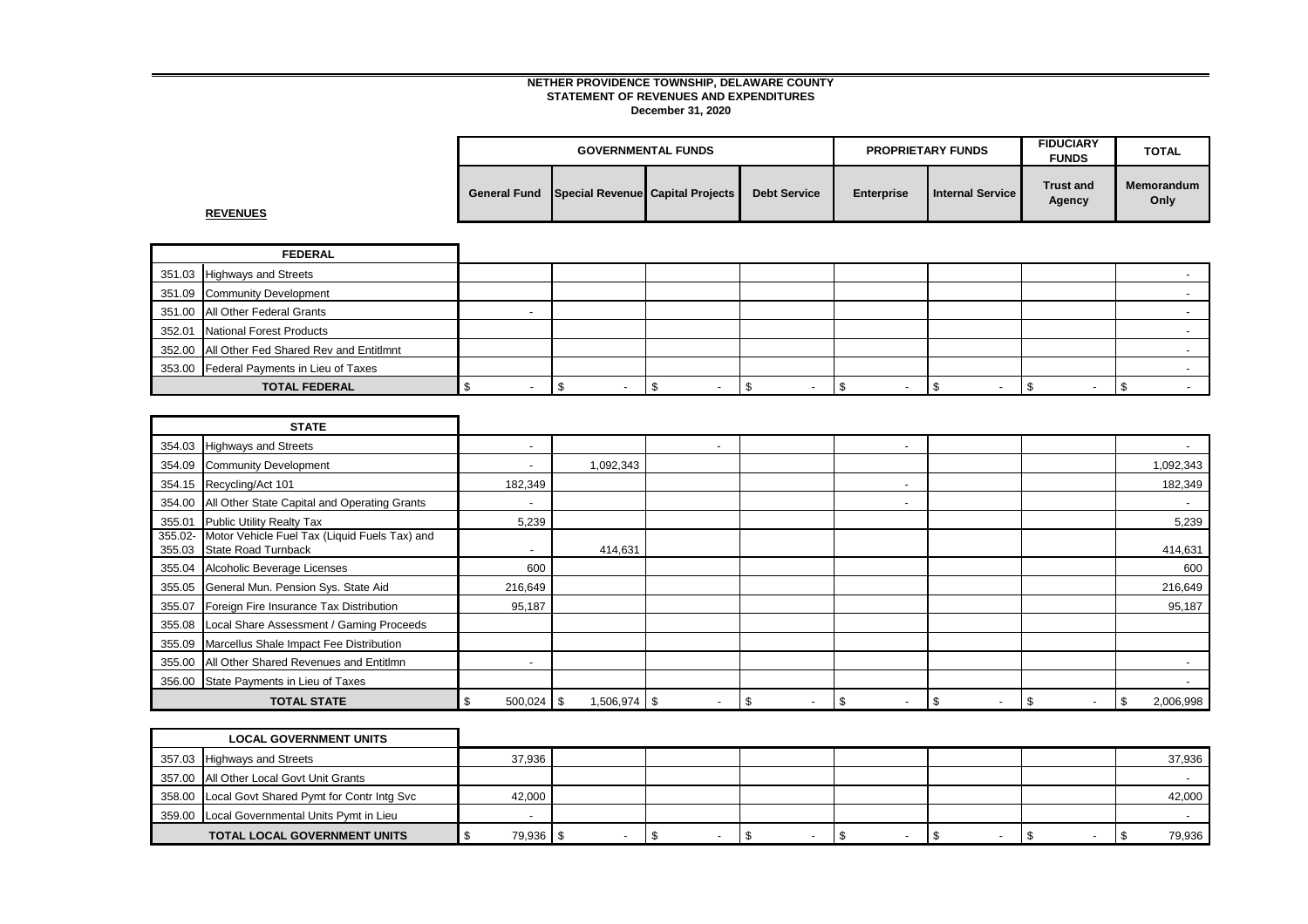|  | <b>GOVERNMENTAL FUNDS</b>                     |                     | <b>PROPRIETARY FUNDS</b> |                  | <b>FIDUCIARY</b><br><b>FUNDS</b> | <b>TOTAL</b>       |
|--|-----------------------------------------------|---------------------|--------------------------|------------------|----------------------------------|--------------------|
|  | General Fund Special Revenue Capital Projects | <b>Debt Service</b> | <b>Enterprise</b>        | Internal Service | <b>Trust and</b><br>Agency       | Memorandum<br>Only |

# **REVENUES**

|        | <b>CHARGES FOR SERVICE</b>                                               |               |                                |                                |                                |                 |                                  |              |                          |
|--------|--------------------------------------------------------------------------|---------------|--------------------------------|--------------------------------|--------------------------------|-----------------|----------------------------------|--------------|--------------------------|
| 361.00 | <b>General Government</b>                                                | 36,205        |                                |                                |                                |                 |                                  |              | 36,205                   |
| 362.00 | <b>Public Safety</b>                                                     | 405,393       |                                |                                |                                |                 |                                  |              | 405,393                  |
| 363.20 | Parking                                                                  |               |                                |                                |                                |                 |                                  |              |                          |
|        | 363.00 All Other Charges for Hwy/Streets Svc                             |               |                                |                                |                                |                 |                                  |              |                          |
|        | Wastewater / Sewage (including connection /                              |               |                                |                                |                                |                 |                                  |              |                          |
|        | tapping fees, sewer usage charges, reserve<br>364.10 capacity fee, etc.) | 1,600         |                                | $\overline{\phantom{a}}$       |                                | 3,281,284       |                                  |              | 3,282,884                |
|        | 364.30 Solid Waste Collection & Disposal Charge (trash)                  | 336,027       |                                |                                |                                |                 |                                  |              | 336,027                  |
| 364.60 | Host Municipality Fee for Solid Waste                                    |               |                                |                                |                                |                 |                                  |              |                          |
| 364.00 | Other Charges for Sanitation Svc                                         |               |                                |                                |                                |                 |                                  |              |                          |
| 365.00 | Health                                                                   |               |                                |                                |                                |                 |                                  |              |                          |
| 366.00 | <b>Human Services</b>                                                    |               |                                |                                |                                |                 |                                  |              |                          |
| 367.00 | <b>Culture and Recreation</b>                                            |               |                                |                                |                                |                 |                                  |              |                          |
| 368.00 | Airports                                                                 |               |                                |                                |                                |                 |                                  |              |                          |
| 369.00 | <b>Bars</b>                                                              |               |                                |                                |                                |                 |                                  |              |                          |
| 370.00 | Cemeteries                                                               |               |                                |                                |                                |                 |                                  |              |                          |
| 372.00 | <b>Electric System</b>                                                   |               |                                |                                |                                |                 |                                  |              |                          |
|        | 373.00 Gas System                                                        |               |                                |                                |                                |                 |                                  |              |                          |
| 374.00 | <b>Housing System</b>                                                    |               |                                |                                |                                |                 |                                  |              | $\overline{\phantom{a}}$ |
| 375.00 | <b>Markets</b>                                                           |               |                                |                                |                                |                 |                                  |              | $\blacksquare$           |
| 377.00 | <b>Transit Systems</b>                                                   |               |                                |                                |                                |                 |                                  |              | $\overline{\phantom{a}}$ |
| 378.00 | Water System                                                             |               |                                |                                |                                |                 |                                  |              |                          |
| 379.00 | Other Charges for Svc                                                    |               |                                |                                |                                |                 |                                  |              |                          |
|        | <b>TOTAL CHARGES FOR SERVICE</b>                                         | 779,225<br>\$ | \$<br>$\overline{\phantom{a}}$ | \$<br>$\overline{\phantom{a}}$ | \$<br>$\overline{\phantom{a}}$ | 3,281,284<br>\$ | - \$<br>$\overline{\phantom{a}}$ | \$<br>$\sim$ | \$<br>4,060,509          |

| UNCLASSIFIED OPERATING REVENUES                  |              |         |  |     |            |           |
|--------------------------------------------------|--------------|---------|--|-----|------------|-----------|
| 383.00 Special Assessments                       |              |         |  |     |            |           |
| 386.00 Escheats (sale of personal property)      |              |         |  |     |            |           |
| 387.00 Contributions and Donations from Prvt     |              | 172.725 |  |     |            | 172,725   |
| 388.00 Fiduciary Fund Pension Contributions      |              |         |  |     | 876.573    | 876,573   |
| 389.00 All Other Unclassified Operating Revenues | (2, 487)     |         |  | 552 |            | (1, 935)  |
| <b>TOTAL UNCLASSIFIED OPERATING REVENUES</b>     | $(2,487)$ \$ |         |  | 552 | 876,573 \$ | 1,047,363 |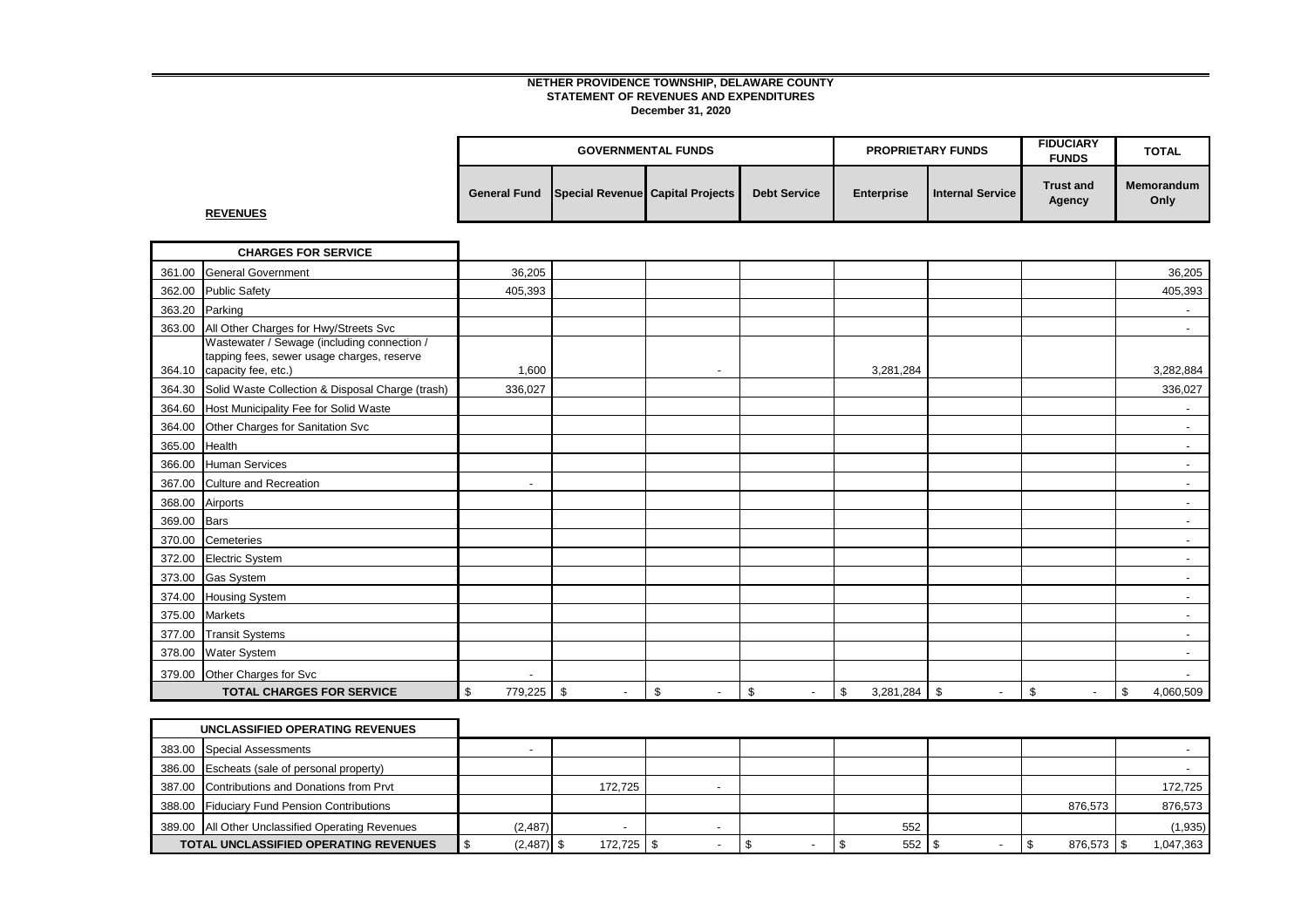|        |                                             |                          |                          | <b>GOVERNMENTAL FUNDS</b>        |                          | <b>PROPRIETARY FUNDS</b> |                          | <b>FIDUCIARY</b><br><b>FUNDS</b> |                            | <b>TOTAL</b>              |           |
|--------|---------------------------------------------|--------------------------|--------------------------|----------------------------------|--------------------------|--------------------------|--------------------------|----------------------------------|----------------------------|---------------------------|-----------|
|        | <b>REVENUES</b>                             | <b>General Fund</b>      |                          | Special Revenue Capital Projects | <b>Debt Service</b>      | <b>Enterprise</b>        | <b>Internal Service</b>  |                                  | <b>Trust and</b><br>Agency | <b>Memorandum</b><br>Only |           |
|        | <b>OTHER FINANCING SOURCES</b>              |                          |                          |                                  |                          |                          |                          |                                  |                            |                           |           |
| 391.00 | Proceeds of General Fixed Asset Disposition |                          | $\overline{\phantom{0}}$ | $\overline{\phantom{a}}$         |                          |                          |                          |                                  |                            |                           |           |
| 392.00 | <b>Interfund Operating Transfers</b>        |                          | 127,495                  | 130,500                          |                          | 515,280                  |                          |                                  |                            |                           | 773,275   |
| 393.00 | Proceeds of Gen. Long Term Debt             | 1,000,000                | $\overline{\phantom{0}}$ | $\overline{\phantom{a}}$         |                          |                          |                          |                                  |                            | 1,000,000                 |           |
| 394.00 | Proceeds of Short-Term Debt                 | $\overline{\phantom{a}}$ |                          |                                  |                          |                          |                          |                                  |                            |                           |           |
| 395.00 | Refunds of Prior Year Expenditures          | 134,240                  | 18,165                   | 1,800                            |                          |                          |                          |                                  |                            |                           | 154,205   |
|        | <b>TOTAL OTHER FINANCING SOURCES</b>        | \$<br>1,134,240 \$       | $145,660$ \$             | 132,300 \$                       | $\overline{\phantom{0}}$ | \$<br>$515,280$ \$       | $\overline{\phantom{a}}$ | -\$                              | $\overline{\phantom{a}}$   | \$                        | 1,927,480 |
|        |                                             |                          |                          |                                  |                          |                          |                          |                                  |                            |                           |           |
|        | <b>TOTAL REVENUES</b>                       | \$<br>$8,321,062$ \$     | $1,865,365$ \$           | $133,642$ \$                     | $\overline{\phantom{a}}$ | \$<br>$3,800,973$ \$     |                          | \$                               | 2,810,027                  | 16,931,069<br>$\sqrt{3}$  |           |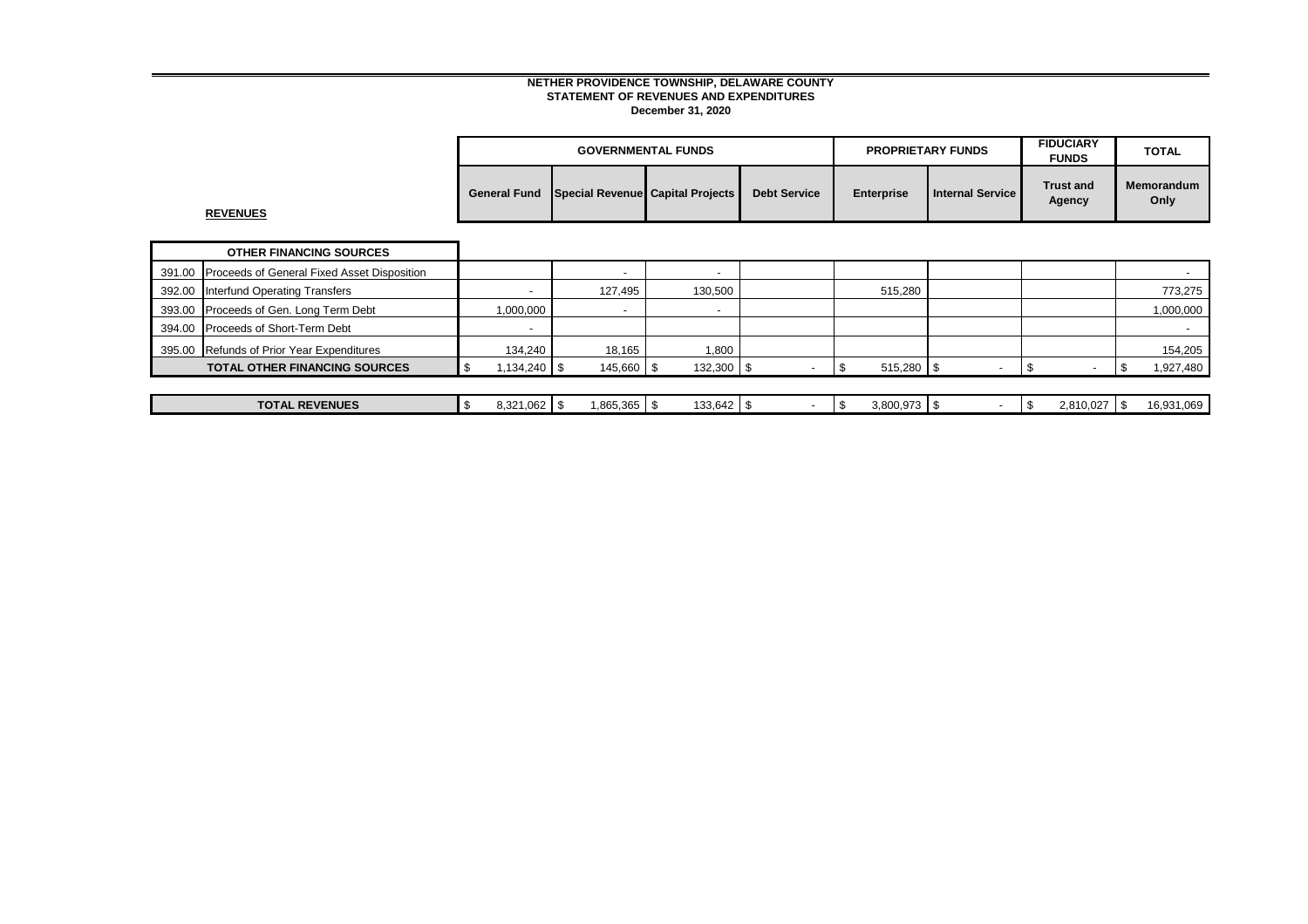|                     | <b>GOVERNMENTAL FUNDS</b>                             |                     | <b>PROPRIETARY FUNDS</b> |                  | <b>FIDUCIARY</b><br><b>FUNDS</b> | <b>TOTAL</b>       |
|---------------------|-------------------------------------------------------|---------------------|--------------------------|------------------|----------------------------------|--------------------|
| <b>EXPENDITURES</b> | <b>General Fund Special Revenuel Capital Projects</b> | <b>Debt Service</b> | <b>Enterprise</b>        | Internal Service | <b>Trust and</b><br>Agency       | Memorandum<br>Only |

| <b>GENERAL GOVERNMENT</b>                  |         |                          |                          |                          |                          |                                  |                 |
|--------------------------------------------|---------|--------------------------|--------------------------|--------------------------|--------------------------|----------------------------------|-----------------|
| 400.00 Legislative (Governing) Body        | 23,327  |                          |                          |                          |                          |                                  | 23,327          |
| 401.00 Executive (Manager or Mayor)        | 691,035 | $\overline{\phantom{a}}$ | 3,425                    |                          |                          |                                  | 694,460         |
| 402.00 Auditing Svc/Financial Adm          | 19,754  | $\overline{\phantom{a}}$ | $\overline{\phantom{a}}$ |                          |                          |                                  | 19,754          |
| 403.00 Tax Collection                      | 40,468  |                          |                          |                          |                          |                                  | 40,468          |
| 404.00 Solicitor/Legal Svc                 | 32,635  |                          |                          |                          |                          |                                  | 32,635          |
| 405.00 Secretary/Clerk                     |         |                          |                          |                          |                          |                                  |                 |
| 406.00 Other General Gov't Adm             | 34,564  |                          |                          |                          |                          |                                  | 34,564          |
| 407.00 IT-Networking Services - Data Proc. |         |                          |                          |                          |                          |                                  |                 |
| 408.00 Engineering Svc                     | 53,980  | $\overline{\phantom{0}}$ | -                        |                          |                          |                                  | 53,980          |
| 409.00 General Gov't Bldgs & Plant         | 44,370  | 352,365                  | $\overline{\phantom{a}}$ |                          |                          |                                  | 396,735         |
| <b>TOTAL GENERAL GOVERNMENT</b>            |         | $352,365$ \$             | $3,425$ \$               | $\overline{\phantom{a}}$ | $\overline{\phantom{a}}$ | $\overline{\phantom{a}}$<br>د⊏ ا | 295,923 <br>-\$ |

|               | <b>PUBLIC SAFETY</b>                        |                          |        |      |                          |  |  |                          |                          |           |
|---------------|---------------------------------------------|--------------------------|--------|------|--------------------------|--|--|--------------------------|--------------------------|-----------|
| 410.00 Police |                                             | 2,707,302                | 61,201 |      | 9,952                    |  |  |                          |                          | 2,778,455 |
| 411.00 Fire   |                                             | 331,177                  |        |      | $\overline{\phantom{0}}$ |  |  |                          |                          | 331,177   |
|               | 412.00 Ambulance/Rescue                     |                          |        |      |                          |  |  |                          |                          |           |
|               | 413.00 UCC and Code Enforcement             | 198,814                  |        |      |                          |  |  |                          |                          | 198,814   |
|               | 414.00 Planning and Zoning                  | 20,271                   |        |      |                          |  |  |                          |                          | 20,271    |
|               | 415.00 Emergency Management & Comm.         | $\overline{\phantom{a}}$ |        |      | $\overline{\phantom{0}}$ |  |  |                          |                          |           |
|               | 416.00 Militia and Armories                 |                          |        |      |                          |  |  |                          |                          |           |
|               | 417.00 Examination of Licensed Occupations  |                          |        |      |                          |  |  |                          |                          |           |
|               | 418.00 Public Scales (weights and measures) |                          |        |      |                          |  |  |                          |                          |           |
|               | 419.00 Other Public Safety                  | $\overline{\phantom{a}}$ |        |      |                          |  |  |                          |                          |           |
|               | <b>TOTAL PUBLIC SAFETY</b>                  |                          | 61,201 | - \$ | $9,952$ \$               |  |  | $\overline{\phantom{a}}$ | $\overline{\phantom{a}}$ | 3,328,717 |

| <b>HEALTH AND HUMAN SERVICES</b>       |       |  |  |  |       |
|----------------------------------------|-------|--|--|--|-------|
| 420-425<br>'IHealth and Human Services | 2,285 |  |  |  | 2,285 |
| <b>TOTAL HEALTH AND HUMAN SERVICES</b> | 2.285 |  |  |  | 2,285 |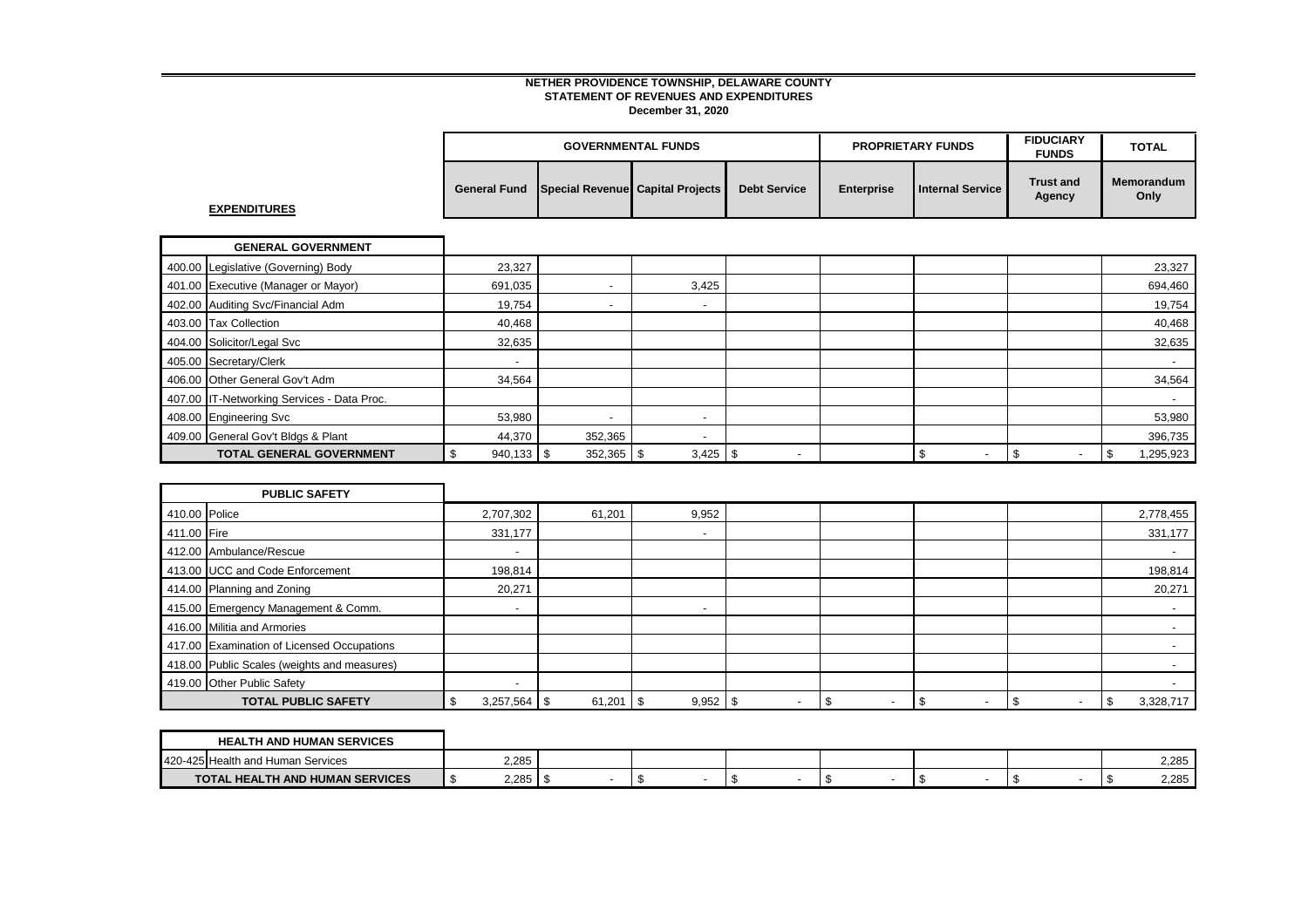|  | <b>GOVERNMENTAL FUNDS</b>                     |                     | <b>PROPRIETARY FUNDS</b> |                  | <b>FIDUCIARY</b><br><b>FUNDS</b> | <b>TOTAL</b>       |
|--|-----------------------------------------------|---------------------|--------------------------|------------------|----------------------------------|--------------------|
|  | General Fund Special Revenue Capital Projects | <b>Debt Service</b> | <b>Enterprise</b>        | Internal Service | <b>Trust and</b><br>Agency       | Memorandum<br>Only |

**EXPENDITURES**

| <b>PUBLIC WORKS - SANITATION</b>           |         |  |  |  |           |  |  |  |           |
|--------------------------------------------|---------|--|--|--|-----------|--|--|--|-----------|
| 426.00 Recycling Collection and Disposal   | 338,171 |  |  |  |           |  |  |  | 338,171   |
| 427.00 Solid Waste Collection and Disposal | 4,832   |  |  |  |           |  |  |  | 4,832     |
| 428.00 Weed Control                        |         |  |  |  |           |  |  |  |           |
| Wastewater / Sewage Treatment and          |         |  |  |  |           |  |  |  |           |
| 429.00 Collection                          |         |  |  |  | 2,801,688 |  |  |  | 2,801,688 |
| <b>TOTAL PUBLIC WORKS - SANITATION</b>     |         |  |  |  | 2,801,688 |  |  |  | 3,144,691 |

| <b>PUBLIC WORKS - HIGHWAYS &amp; STREETS</b>            |                          |            |                          |    |                          |                          |                  |
|---------------------------------------------------------|--------------------------|------------|--------------------------|----|--------------------------|--------------------------|------------------|
| 430.00 General Services - Administration                | 969,701                  |            | 866                      |    |                          |                          | 970,567          |
| 431.00 Cleaning of Streets and Gutters                  | 5,035                    |            | 14,413                   |    |                          |                          | 19,448           |
| 432.00 Winter Maintenance - Snow Removal                |                          | 16,428     |                          |    |                          |                          | 16,428           |
| 433.00 Traffic Control Devices                          | 4,383                    | 21.054     |                          |    |                          |                          | 25,437           |
| 434.00 Street Lighting                                  |                          | 39,314     |                          |    |                          |                          | 39,314           |
| 435.00 Sidewalks and Crosswalks                         |                          |            |                          |    |                          |                          |                  |
| 436.00 Storm Sewers and Drains                          | 11.289                   | -          | 4,585                    |    |                          |                          | 15,874           |
| 437.00 Repairs of Tools and Machinery                   | 1.675                    |            | $\overline{\phantom{a}}$ |    |                          |                          | 1,675            |
| 438.00 Maintenance & Repairs of Roads & Bridges         | 33,304                   | 680,232    | 10,583                   |    |                          |                          | 724,119          |
| 439.00 Highway Construction and Rebuilding Projects     | $\overline{\phantom{a}}$ |            | $\overline{\phantom{a}}$ |    |                          |                          |                  |
| <b>TOTAL PUBLIC WORKS - HIGHWAYS &amp; STREETS   \$</b> | 1,025,387                | 757,028 \$ | 30,447                   | ৾৵ | $\overline{\phantom{a}}$ | $\overline{\phantom{a}}$ | 1,812,862<br>-96 |

| OTHER PUBLIC WORKS ENTERPRISES       |   |  |                          |  |  |  |   |   |  |  |
|--------------------------------------|---|--|--------------------------|--|--|--|---|---|--|--|
| 440.00 Airports                      |   |  |                          |  |  |  |   |   |  |  |
| 441.00 Cemeteries                    |   |  |                          |  |  |  |   |   |  |  |
| 442.00 Electric System               |   |  |                          |  |  |  |   |   |  |  |
| 443.00 Gas System                    |   |  |                          |  |  |  |   |   |  |  |
| 444.00 Markets                       |   |  |                          |  |  |  |   |   |  |  |
| 445.00 Parking                       |   |  |                          |  |  |  |   |   |  |  |
| 446.00 Storm Water and Flood Control |   |  |                          |  |  |  |   |   |  |  |
| 447.00 Transit System                |   |  |                          |  |  |  |   |   |  |  |
| 448.00 Water System                  |   |  |                          |  |  |  |   |   |  |  |
| 449.00 Water Transport and Terminals |   |  |                          |  |  |  |   |   |  |  |
| TOTAL OTHER PUBLIC WORKS ENTERPRISES | £ |  | $\overline{\phantom{0}}$ |  |  |  | - | æ |  |  |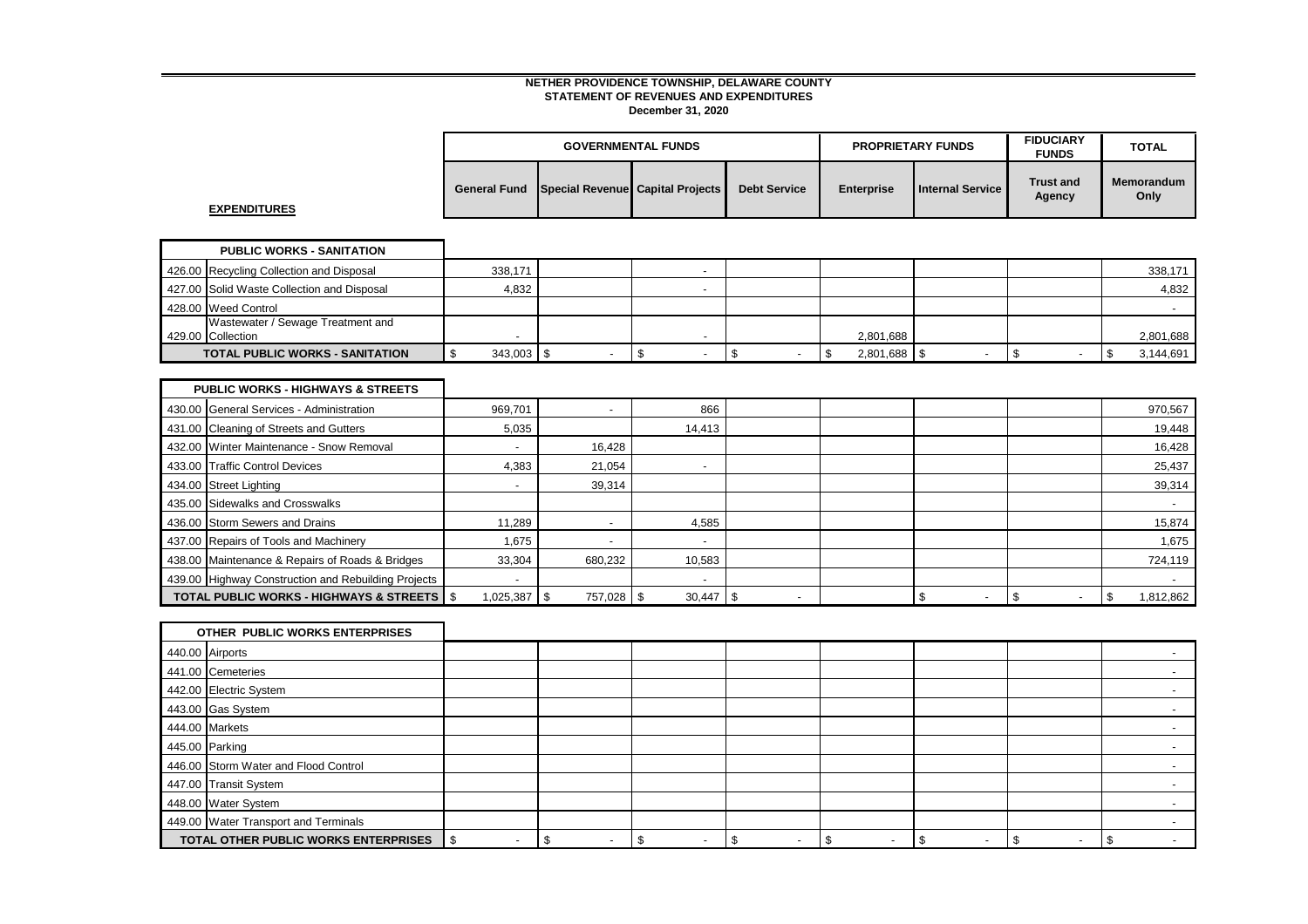|                     |                                  | <b>GOVERNMENTAL FUNDS</b> |                     |                   | <b>PROPRIETARY FUNDS</b> | <b>FIDUCIARY</b><br><b>FUNDS</b> | <b>TOTAL</b>       |
|---------------------|----------------------------------|---------------------------|---------------------|-------------------|--------------------------|----------------------------------|--------------------|
| <b>General Fund</b> | Special Revenue Capital Projects |                           | <b>Debt Service</b> | <b>Enterprise</b> | <b>Internal Service</b>  | <b>Trust and</b><br>Agency       | Memorandum<br>Only |

**EXPENDITURES**

|              | <b>CULTURE AND RECREATION</b>            |                          |            |       |  |                          |                          |         |
|--------------|------------------------------------------|--------------------------|------------|-------|--|--------------------------|--------------------------|---------|
|              | 451.00 Culture-Recreation Administration | 318                      | 200        |       |  |                          |                          | 518     |
|              | 452.00 Participant Recreation            | $\overline{\phantom{a}}$ | 1,150      |       |  |                          |                          | 1,150   |
|              | 453.00 Spectator Recreation              | 19,770                   |            |       |  |                          |                          | 19,770  |
| 454.00 Parks |                                          | 4,158                    | 1,385      | 8,830 |  |                          |                          | 14,373  |
|              | 455.00 Shade Trees                       |                          |            |       |  |                          |                          |         |
|              | 456.00 Libraries                         | 135,100                  |            |       |  |                          |                          | 135,100 |
|              | 457.00 Civil and Military Celebrations   | $\overline{\phantom{0}}$ |            |       |  |                          |                          |         |
|              | 458.00 Senior Citizen Centers            |                          |            |       |  |                          |                          |         |
|              | 459.00 All Other Culture and Recreation  |                          |            |       |  |                          |                          |         |
|              | <b>TOTAL CULTURE AND RECREATION</b>      | $159,346$ \$             | $2,735$ \$ | 8,830 |  | $\overline{\phantom{a}}$ | $\overline{\phantom{a}}$ | 170,911 |

| <b>COMMUNITY DEVELOPMENT</b>             |             |              |  |  |         |
|------------------------------------------|-------------|--------------|--|--|---------|
| 461.00 Conservation of Natural Resources |             |              |  |  |         |
| 462.00 Community Development and Housing |             |              |  |  |         |
| 463.00 Economic Development              | 247         |              |  |  | 247     |
| 464.00 Economic Opportunity              | 10,580      | 1,383,303    |  |  | 393,883 |
| 5.00-469 All Other Community Development |             |              |  |  |         |
| <b>TOTAL COMMUNITY DEVELOPMENT</b>       | $10,827$ \$ | 1,383,303 \$ |  |  | 394,130 |

| <b>DEBT SERVICE</b>                              |             |  |        |  |         |
|--------------------------------------------------|-------------|--|--------|--|---------|
| 471.00 Debt Principal (short-term and long-term) | 387,418     |  | 22,582 |  | 410,000 |
| 472.00 Debt Interest (short-term and long-term)  | 74.562      |  | 2,503  |  | 77,065  |
| 475.00 Fiscal Agent Fees                         | 5,000       |  |        |  | 5,000   |
| <b>TOTAL DEBT SERVICE</b>                        | 466,980   ? |  | 25,085 |  | 492,065 |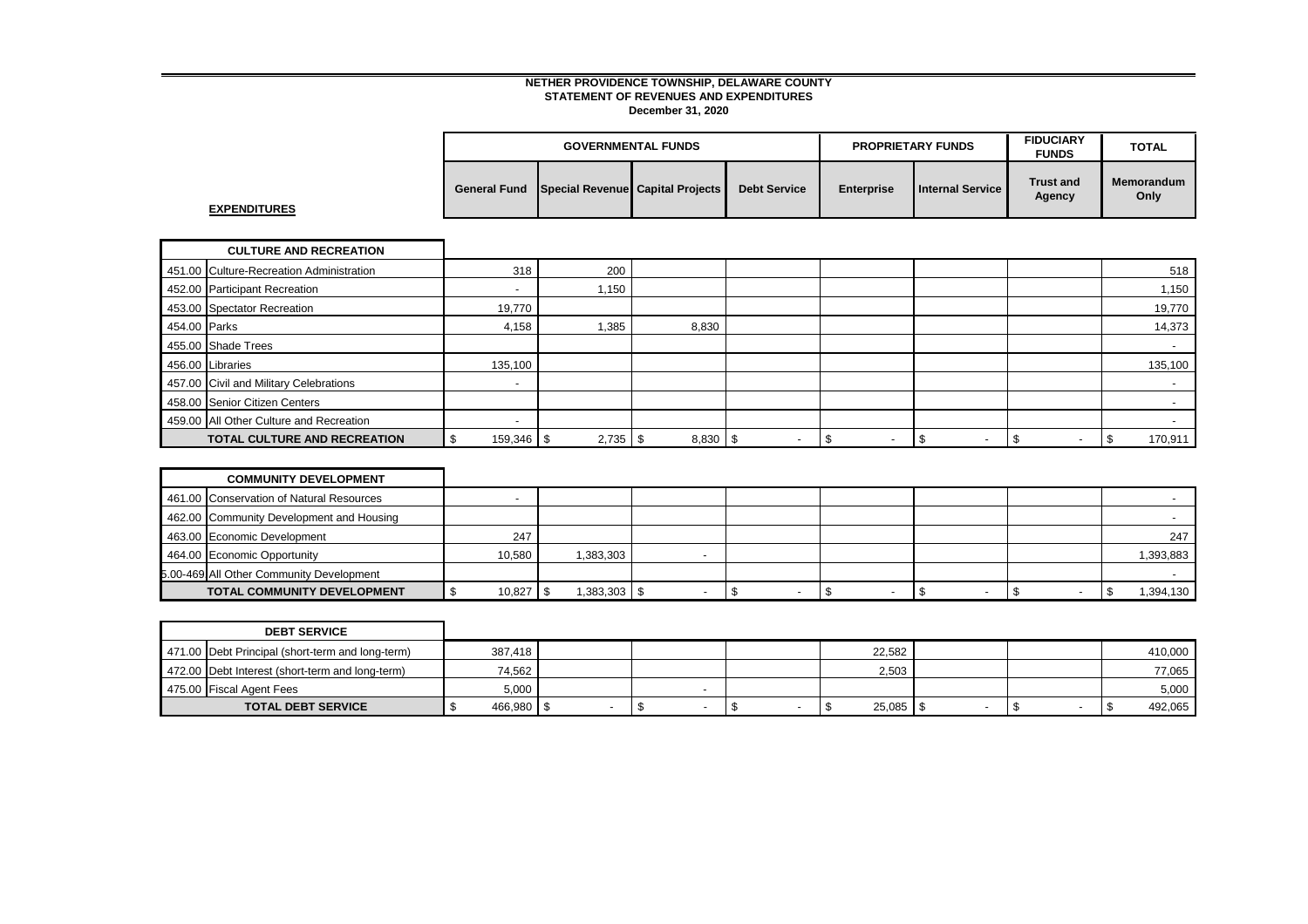|  | <b>GOVERNMENTAL FUNDS</b>                     |                     | <b>PROPRIETARY FUNDS</b> |                  | <b>FIDUCIARY</b><br><b>FUNDS</b> | <b>TOTAL</b>       |
|--|-----------------------------------------------|---------------------|--------------------------|------------------|----------------------------------|--------------------|
|  | General Fund Special Revenue Capital Projects | <b>Debt Service</b> | <b>Enterprise</b>        | Internal Service | <b>Trust and</b><br>Agency       | Memorandum<br>Only |

**EXPENDITURES**

| <b>EMPLOYER PAID BENEFITS &amp; W/H ITEMS</b>            |            |  |  |  |  |  |  |         |
|----------------------------------------------------------|------------|--|--|--|--|--|--|---------|
| 481.00 Employer Paid W/H Taxes and UC                    |            |  |  |  |  |  |  |         |
| 482.00 Judgements and Losses                             |            |  |  |  |  |  |  |         |
| 483.00 Pension/Retirement Fund Contributions             | 745.279    |  |  |  |  |  |  | 745,279 |
| 484.00 Workers Compensation Insurance                    | 124.601    |  |  |  |  |  |  | 124,601 |
| 487.00 Other Group Insurance Benefits                    |            |  |  |  |  |  |  |         |
| <b>TOTAL EMPLOYER PAID BENEFITS &amp; W/H ITEMS   \$</b> | 869.880 \$ |  |  |  |  |  |  | 869,880 |

| <b>INSURANCE</b>                       |                          |  |  |  |                             |
|----------------------------------------|--------------------------|--|--|--|-----------------------------|
| 486.00 Insurance, Casualty, and Surety | 212,417                  |  |  |  | $\rightarrow$<br>ີ<br>212,4 |
| <b>TOTAL INSURANCE</b>                 | $AA =$<br>242<br>212,411 |  |  |  | 040.447<br>212.4            |

| UNCLASSIFIED OPERATING EXPENDITURES                 |       |  |  |         |         |
|-----------------------------------------------------|-------|--|--|---------|---------|
| 488.00 Fiduciary Fund Benefits and Refunds Paid     |       |  |  | 444.541 | 444.541 |
| 489.00 All Other Unclassified Expenditures          | 7.775 |  |  | 58,464  | 66,239  |
| <b>TOTAL UNCLASSIFIED OPERATING EXPENDITURES \$</b> | 7.775 |  |  | 503,005 | 510,780 |

| <b>OTHER FINANCING USES</b>                                   |               |                 |                          |  |                |                          |     |           |      |            |
|---------------------------------------------------------------|---------------|-----------------|--------------------------|--|----------------|--------------------------|-----|-----------|------|------------|
| 491.00 Refund of Prior Year Revenues                          |               |                 |                          |  |                |                          |     |           |      |            |
| 492.00 Interfund Operating Transfers                          | 273,275       |                 | $\overline{\phantom{0}}$ |  | 500,000        |                          |     |           |      | 773,275    |
| 493.00 Other Financing Uses                                   |               |                 |                          |  |                |                          |     |           |      |            |
| <b>TOTAL OTHER FINANCING USES</b>                             | $273,275$ \\$ |                 |                          |  | $500,000$ \$   |                          |     |           |      | 773,275    |
|                                                               |               |                 |                          |  |                |                          |     |           |      |            |
| <b>TOTAL EXPENDITURES</b>                                     | 7,561,097 \$  | $2,564,407$ \$  | 52,654                   |  | $3,326,773$ \$ |                          |     | 503,005   | - \$ | 14,007,936 |
|                                                               |               |                 |                          |  |                |                          |     |           |      |            |
| <b>EXCESS/DEFICIT OF REVENUES OVER</b><br><b>EXPENDITURES</b> | 759,965 \$    | $(699, 042)$ \$ | $80,988$ \$              |  | 474,200        | $\overline{\phantom{a}}$ | l S | 2,307,022 | Æ    | 2,923,133  |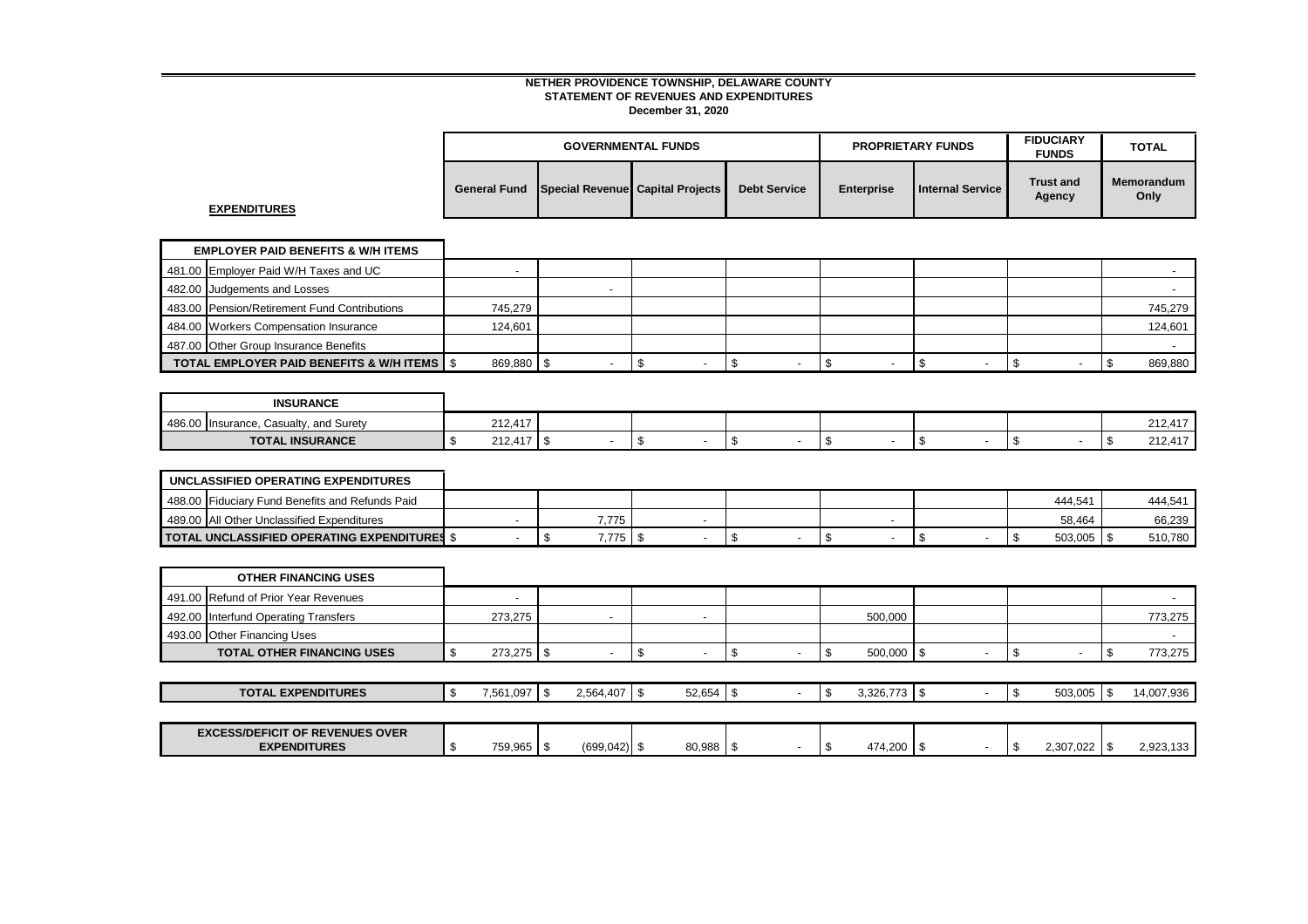## **NETHER PROVIDENCE TOWNSHIP, DELAWARE COUNTY**

#### **December 31, 2020**

#### **DEBT STATEMENT**

| <b>OUTSTANDING BONDS AND NOTES</b><br>Listed below are all currently outstanding bond and note issues according to our files, excluding bond issues redeemed or refunded and defeased. Please show the principal payments and make any other necessary<br>corrections and additions. |                                                               |                             |                         |                                    |                                       |                                 |                                    |                                                                          |                                |                                                     |                |                          |
|--------------------------------------------------------------------------------------------------------------------------------------------------------------------------------------------------------------------------------------------------------------------------------------|---------------------------------------------------------------|-----------------------------|-------------------------|------------------------------------|---------------------------------------|---------------------------------|------------------------------------|--------------------------------------------------------------------------|--------------------------------|-----------------------------------------------------|----------------|--------------------------|
| Purpose                                                                                                                                                                                                                                                                              | Bond (B)<br>Capital Lease (C)<br>Lease Rental (L)<br>Note (N) | <b>Issue Year</b><br>(yyyy) | Maturity<br>Year (yyyy) | <b>Original Amount</b><br>of Issue | Outstanding<br>Begiing of Year<br>(1) | Principal Incurred<br>This Year | <b>Principal Paid</b><br>This Year | <b>Current Year</b><br>Accretion on<br>Compound<br><b>Interest Bonds</b> | Outstanding at<br>Year End (1) | Plus (less)<br>Unamortized<br>Premium<br>(Discount) |                | <b>Total Balance</b>     |
| General Obligation Bonds and Notes                                                                                                                                                                                                                                                   |                                                               |                             |                         |                                    |                                       |                                 |                                    |                                                                          |                                |                                                     |                |                          |
|                                                                                                                                                                                                                                                                                      |                                                               |                             |                         |                                    |                                       |                                 |                                    |                                                                          | $\overline{\phantom{a}}$       |                                                     | \$             |                          |
| 2006 General Obligation                                                                                                                                                                                                                                                              | ${\sf N}$                                                     | 2006                        | 2026                    | 3,772,000                          | 1,662,000                             |                                 | (220,000)                          |                                                                          | 1,442,000                      |                                                     | \$             | 1,442,000                |
| 2009 General Obligation                                                                                                                                                                                                                                                              | $\mathsf{N}$                                                  | 2009                        | 2023                    | 1,310,000                          | 451,000                               |                                 | (108,000)                          |                                                                          | 343.000                        |                                                     | \$             | 343,000                  |
| 2011 General Obligation                                                                                                                                                                                                                                                              | ${\sf N}$                                                     | 2011                        | 2026                    | 655,000                            | 265,000                               |                                 | (34,000)                           |                                                                          | 231,000                        |                                                     | \$             | 231,000                  |
| 2015 General Obligation                                                                                                                                                                                                                                                              | ${\sf N}$                                                     | 2015                        | 2030                    | 314,000                            | 240,000                               |                                 | (19,000)                           |                                                                          | 221,000                        |                                                     | \$             | 221,000                  |
| 2018 General Obligation                                                                                                                                                                                                                                                              | $\mathsf{N}$                                                  | 2018                        | 2033                    | 320,000                            | 303,000                               |                                 | (18,000)                           |                                                                          | 285,000                        |                                                     | \$             | 285,000                  |
| 2020 General Obligation                                                                                                                                                                                                                                                              | $\mathsf{N}$                                                  | 2020                        | 2040                    | 1,000,000                          | $\blacksquare$                        | 1,000,000                       | $\blacksquare$                     |                                                                          | 1,000,000                      |                                                     | \$             | 1,000,000                |
|                                                                                                                                                                                                                                                                                      |                                                               |                             |                         |                                    |                                       |                                 |                                    |                                                                          | $\overline{\phantom{a}}$       |                                                     | \$             |                          |
|                                                                                                                                                                                                                                                                                      |                                                               |                             |                         |                                    |                                       |                                 |                                    |                                                                          | $\overline{\phantom{a}}$       |                                                     | $\mathfrak s$  | $\mathbf{r}$             |
| <b>Revenue Bonds and Notes</b>                                                                                                                                                                                                                                                       |                                                               |                             |                         |                                    |                                       |                                 |                                    |                                                                          |                                |                                                     |                |                          |
|                                                                                                                                                                                                                                                                                      |                                                               |                             |                         |                                    |                                       |                                 |                                    |                                                                          | $\blacksquare$                 |                                                     | \$             | $\sim$                   |
|                                                                                                                                                                                                                                                                                      |                                                               |                             |                         |                                    |                                       |                                 |                                    |                                                                          | $\blacksquare$                 |                                                     | $$\mathbb{S}$$ | $\sim$                   |
|                                                                                                                                                                                                                                                                                      |                                                               |                             |                         |                                    |                                       |                                 |                                    |                                                                          | $\blacksquare$                 |                                                     | \$             | $\sim$                   |
|                                                                                                                                                                                                                                                                                      |                                                               |                             |                         |                                    |                                       |                                 |                                    |                                                                          | $\blacksquare$                 |                                                     | \$             | $\sim$                   |
|                                                                                                                                                                                                                                                                                      |                                                               |                             |                         |                                    |                                       |                                 |                                    |                                                                          | $\sim$                         |                                                     | \$             | $\sim$                   |
| Lease Rental Debt                                                                                                                                                                                                                                                                    |                                                               |                             |                         |                                    |                                       |                                 |                                    |                                                                          |                                |                                                     |                |                          |
|                                                                                                                                                                                                                                                                                      |                                                               |                             |                         |                                    |                                       |                                 |                                    |                                                                          | $\overline{\phantom{a}}$       |                                                     | \$             | $\overline{\phantom{a}}$ |
|                                                                                                                                                                                                                                                                                      |                                                               |                             |                         |                                    |                                       |                                 |                                    |                                                                          | $\overline{\phantom{a}}$       |                                                     | $\mathbb{S}$   | $\overline{\phantom{a}}$ |
|                                                                                                                                                                                                                                                                                      |                                                               |                             |                         |                                    |                                       |                                 |                                    |                                                                          | $\overline{\phantom{a}}$       |                                                     | $\sqrt[6]{2}$  | $\overline{\phantom{a}}$ |
|                                                                                                                                                                                                                                                                                      |                                                               |                             |                         |                                    |                                       |                                 |                                    |                                                                          | $\overline{\phantom{a}}$       |                                                     | \$             | $\sim$                   |
|                                                                                                                                                                                                                                                                                      |                                                               |                             |                         |                                    |                                       |                                 |                                    |                                                                          | $\overline{\phantom{a}}$       |                                                     | $\mathfrak s$  | $\sim$                   |
| Other                                                                                                                                                                                                                                                                                |                                                               |                             |                         |                                    |                                       |                                 |                                    |                                                                          |                                |                                                     |                |                          |
| LED Loan                                                                                                                                                                                                                                                                             | ${\sf N}$                                                     | 2017                        | 2027                    | 113,000                            | 92,000                                | $\sim$                          | (11,000)                           |                                                                          | 81,000                         |                                                     | \$             | 81,000                   |
|                                                                                                                                                                                                                                                                                      |                                                               |                             |                         |                                    |                                       |                                 |                                    |                                                                          | $\overline{\phantom{a}}$       |                                                     | $$\mathbb{S}$$ |                          |
|                                                                                                                                                                                                                                                                                      |                                                               |                             |                         |                                    |                                       |                                 |                                    |                                                                          | $\sim$                         |                                                     | \$             | $\sim$                   |
|                                                                                                                                                                                                                                                                                      |                                                               |                             |                         |                                    |                                       |                                 |                                    |                                                                          | $\sim$                         |                                                     | $\mathsf{\$}$  | $\sim$                   |
|                                                                                                                                                                                                                                                                                      |                                                               |                             |                         |                                    | Total bonds and notes outstanding     |                                 |                                    |                                                                          |                                | \$                                                  |                | 3,522,000                |
| (1) - excludes unamortized premium/discount                                                                                                                                                                                                                                          |                                                               |                             |                         | Capitalized lease obligations      |                                       |                                 |                                    |                                                                          |                                |                                                     |                |                          |
|                                                                                                                                                                                                                                                                                      |                                                               |                             |                         | Other debt                         |                                       |                                 |                                    |                                                                          |                                |                                                     |                | 81,000                   |

TOTAL OUTSTANDING DEBT 3,603,000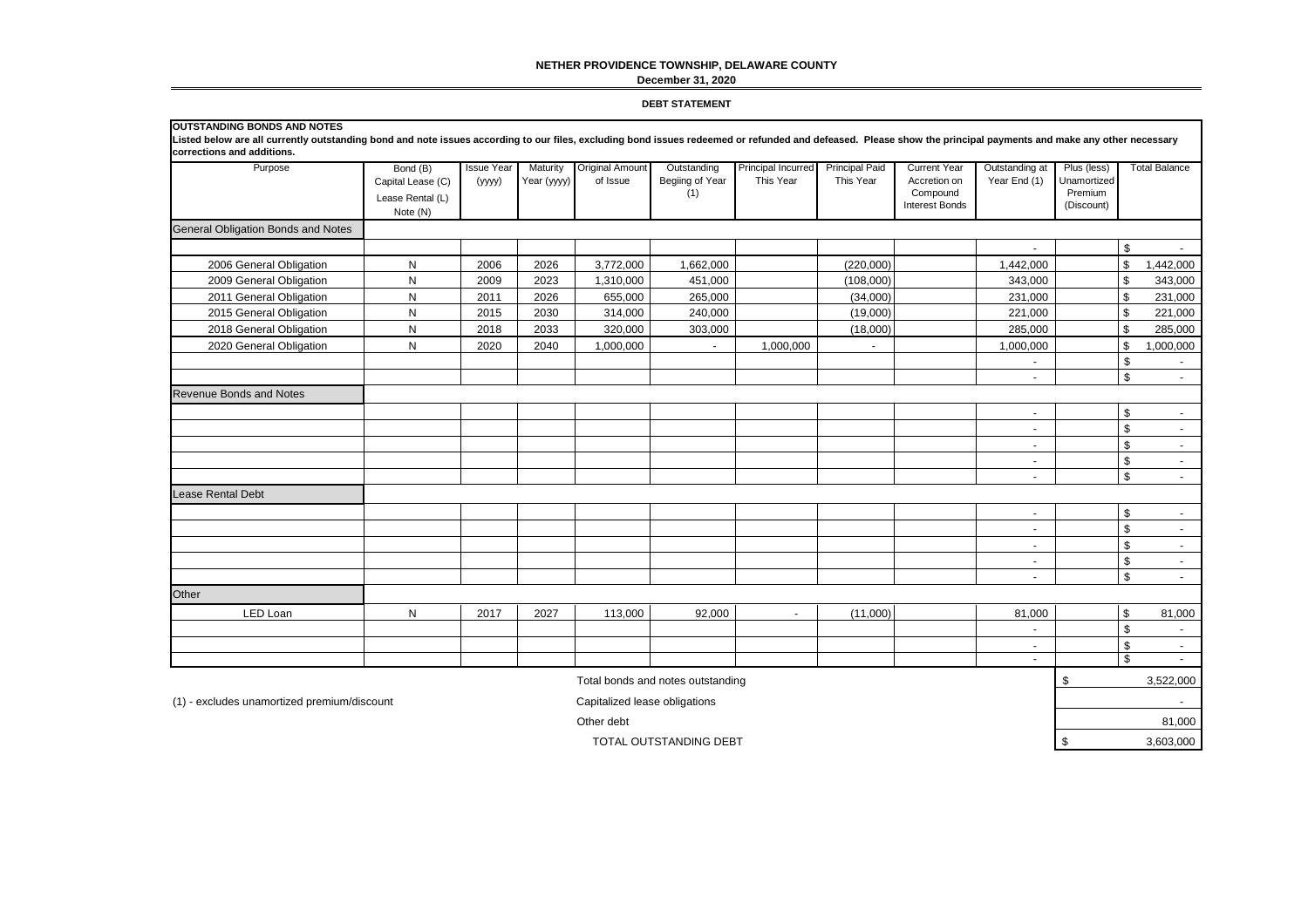# **STATEMENT OF CAPITAL EXPENDITURES December 31, 2020 NETHER PROVIDENCE TOWNSHIP, DELAWARE COUNTY**

| Category                   | <b>Capital Purchases</b> | <b>Capital Construction</b> | <b>Total</b>             |
|----------------------------|--------------------------|-----------------------------|--------------------------|
| Electric                   |                          |                             | $\blacksquare$           |
| Fire                       |                          |                             | -                        |
| <b>Gas System</b>          |                          |                             | $\overline{\phantom{a}}$ |
| <b>General Government</b>  | 4,212                    | 352,365                     | 356,577                  |
| Health                     |                          |                             | -                        |
| Housing                    |                          |                             | $\overline{\phantom{a}}$ |
| Libraries                  |                          |                             | $\blacksquare$           |
| <b>Mass Transit</b>        |                          |                             | $\overline{\phantom{a}}$ |
| Parks                      |                          | 8,683                       | 8,683                    |
| Police                     | 67,823                   |                             | 67,823                   |
| Recreation                 |                          |                             | $\overline{a}$           |
| Sewer                      |                          |                             | $\blacksquare$           |
| Solid Waste                |                          |                             | $\overline{\phantom{a}}$ |
| Streets/Highways           | 10,583                   | 1,145,311                   | 1,155,894                |
| Water                      |                          |                             | -                        |
| Other (Please specify)     |                          |                             | $\overline{\phantom{a}}$ |
|                            |                          |                             | ٠                        |
|                            |                          |                             | $\overline{\phantom{a}}$ |
|                            |                          |                             | $\overline{\phantom{a}}$ |
|                            |                          |                             | ۰.                       |
|                            |                          |                             | $\blacksquare$           |
|                            |                          |                             | $\blacksquare$           |
|                            |                          |                             | ٠                        |
|                            |                          |                             | ۰                        |
|                            |                          |                             | $\overline{\phantom{a}}$ |
| TOTAL CAPITAL EXPENDITURES | \$<br>82,618             | \$<br>1,506,359             | \$<br>1,588,977          |

# **EMPLOYEE COMPENSATION**

Total salaries, wages, commissions, etc. paid this year (including all employees and elected officials) 2,973,879\$

*\* Use income from box 16 of the W-3 Statement*